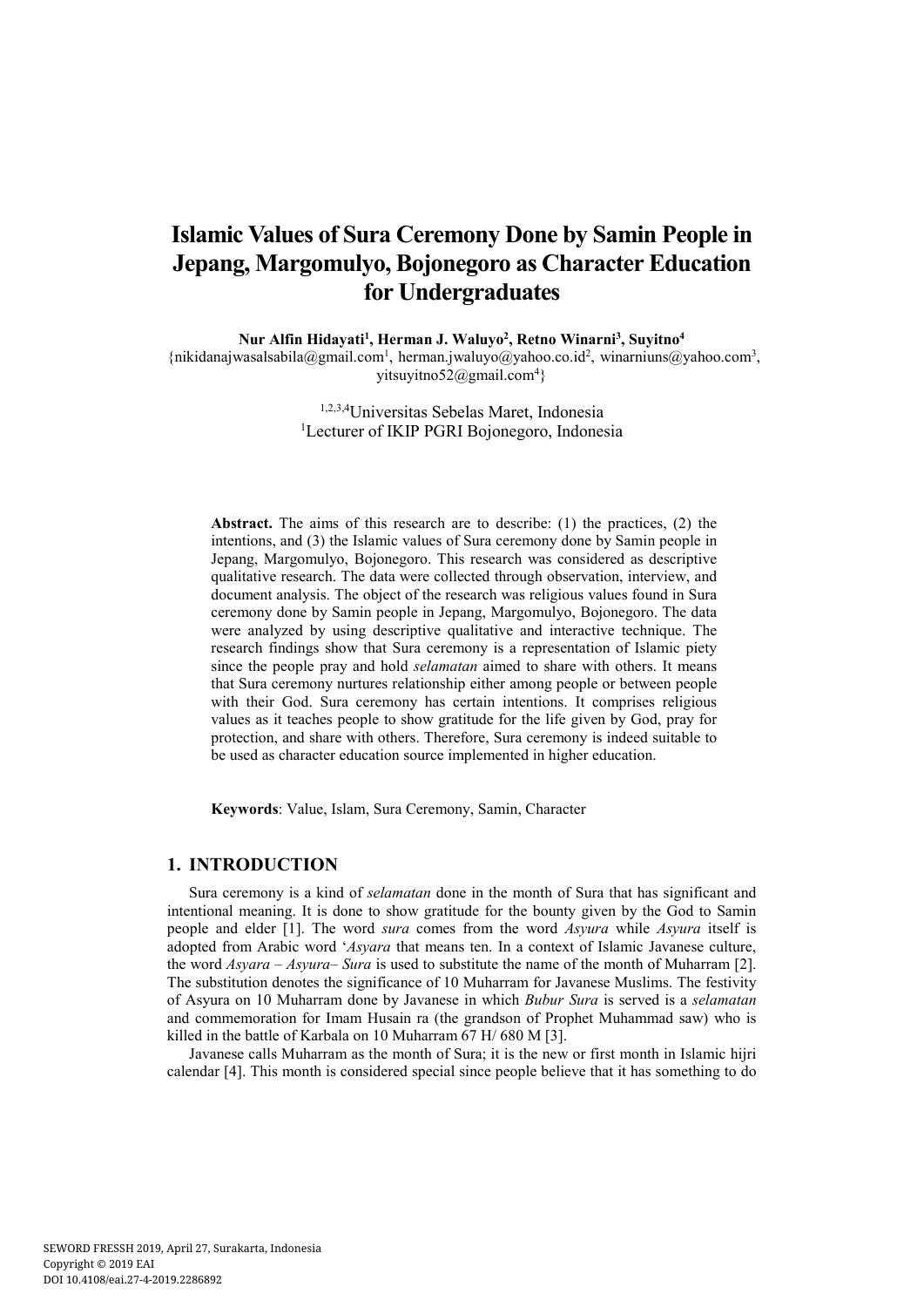with magical or mystical things[5]. In Sura, people not only do religious activities such as fasting, praying, ablution, donating, and helping orphans but also do traditions such as *selamatan*, washing heirlooms, avoiding taboos, etc. These activities indicates that Sura is a special month.

A good character should be realized in daily life[6]. That good character is initiated by the knowledge on what good characters are. Therefore, a good character includes three inseparable aspects as moral knowing aspects, moral feeling aspects, and moral action aspects[7]. Moral knowing aspects are related to nurturing moral awareness, understanding moral values, considering other's perspectives, initiating moral reasoning, and involving moral in the process of decision making [8].

Character education values fostered in Indonesia come from religion, Pancasila, culture, and national education goals; they are being (1) religious, (2)honest, (3)tolerant, (4)discipline, (5)hard worker, (6)creative, (7)independent, (8)democratic, (9)curious; having (10) patriotism, (11) nationalism; being able to (12) appreciate achievement, (13)be communicative $(14)$  love peace,  $(15)$  be bibliophile,  $(16)$  have environmental care,  $(17)$  have social care, and (18) have responsibility [9]. In higher education, the character education is fostered through *tri dharma perguruan tinggi* (three pillars of higher education), organizational cultures, undergraduates' activities, and daily activities. Samin's character education values mentioned above are emphasized to be used as a source of character education that will be taught.

## **2. METHOD**

The research on *Sura* traditional ceremony done by *Samin* people was done in Jepang, Margomulyo, Bojonegoro. This was descriptive qualitative research, a type of research in which objects were studied and the correlation between them were interpreted[10]. The data were collected through observation, interview, and document analysis. The data obtained from observation were related to daily activities involving either social behaviour activities, social status, *Sura* tradition, and culture. The interview involved the interviewer and seven interviewees who represented each group. Meanwhile, the documents analysed were books, scientific works, or texts relevant to the theme studied, and photos of Sura ceremony done by Samin people. The data analysis techniques were descriptive qualitative and interactive analysis that focused on meaning, description, and data placement in each context [11].

## **3. RESULT AND DISCUSSION**

#### **3.1 The Practices of Sura Ceremony**

*Selamatan* done in Sura has strategic meaning for both Samin people and its elders. *Selametan* is the main teaching of Saminism. After observing and interviewing the elder of Samin, it is found out that Samin people determine the month of Sura by considering their belief on Javanese-Islamic components. We know that in Javanese calendar, Sura is the same with Muharram in Islamic calendar. Muharram is one of four sacred months beside Ramadhan (*Pasa*), Dzulqa'dah (*Dulkaidah*) and Dzulhijjah (*Besar*). Based on Javanese belief, Sura is a special month for doing mental and spiritual activities [12].

Sura ceremony is started by preparing offerings, *tumpeng*, and *ubarampe* as the symbols to show gratitude[13]. This is done in accordance to the birth of Samin elder *Mbah Hardjo Kardi*. The remarkable thing found in Sura ceremony is *brokohan*; a symbol of gratitude, prayer, Samin gathering, and teaching from Mbah Hardjo Kardi. Mbah Hardjo Kardi usually teaches people not to be jealous, envy, and greedy. The principle of *selamatan* is praying to the God. It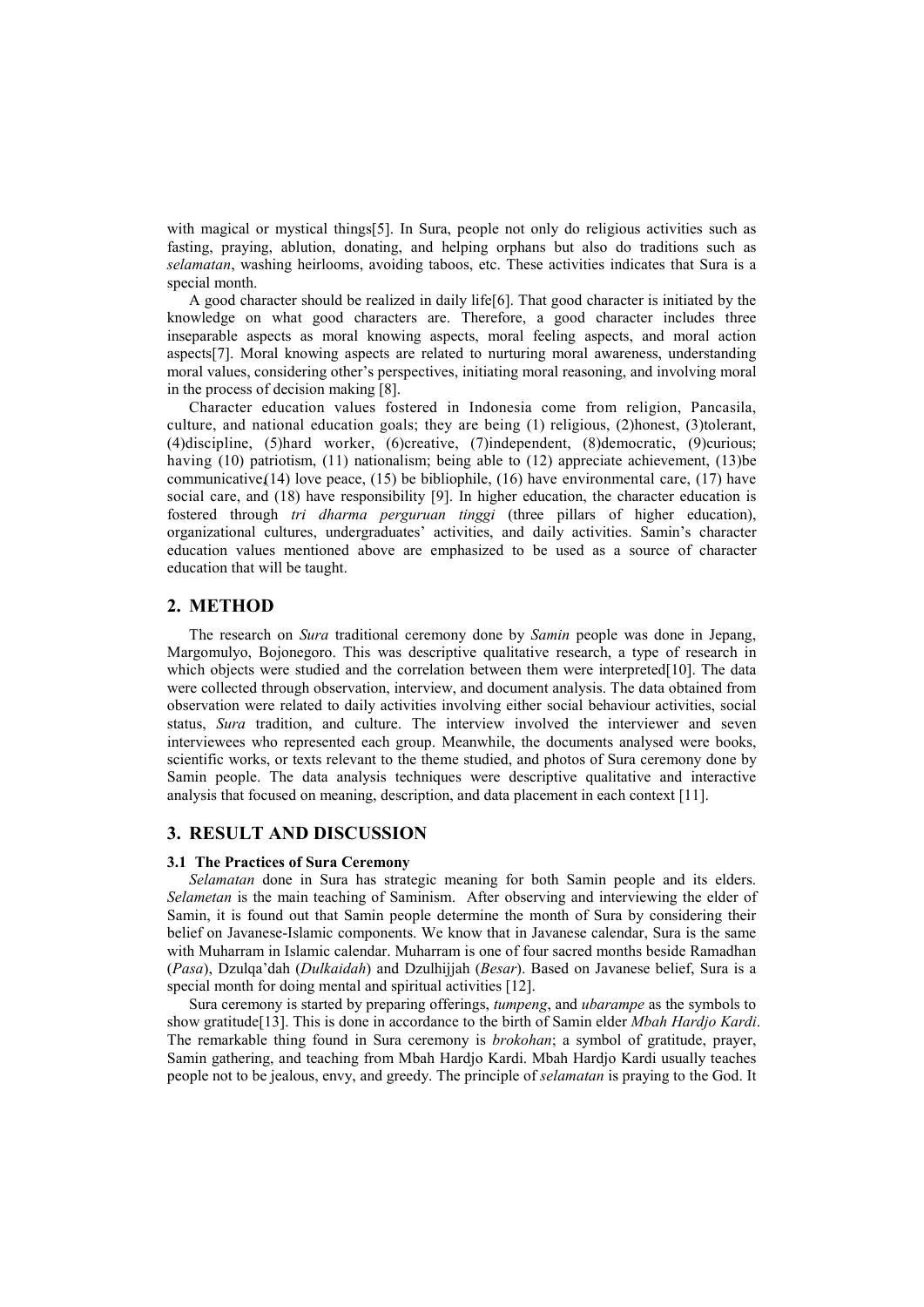is believed to be a communication means between people and the God. Solikin states that the month of Sura is a medium for Javanese people to pray for protection[14]. Sura ceremony is also believed as a momentum for Samin people to share and gather. It means that Sura ceremony combines the relationship among people as well as the relationship between people and God.

People face endless dialogue related to life and death with the God. They have mind, desire, and soul that should be equally used as a perfect creature. As a tradition that is always done to welcome Ramadan and Islamic New Year, Sura ceremony is prepared so that people can reflect their behavior in the previous year. People surely commit sins that should be wiped out before their death. Sura ceremony is Samin's (in Jepang, Margomulyo, Bojonegoro) local wisdom which aims to benefit each other and to welcome Muharram with a sincere heart. Hence, in a social context, Sura ceremony done by Samin people in Jepang, Margomulyo, Bojonegoro is a medium to foster social relationship and develop national identity. As a religious tradition, Sura ceremony is a spiritual recreation used to nurture the mind, desire, and soul. People then will realize their relationship with their God. Religious tradition done by Samin people in Jepang, Margomulyo, Bojonegoro is an initiative to develop awareness and to confess to the God so that they get protection, prosperity, and happiness in life.

## **3.2 The Intentions of Sura Ceremony**

The intention of Sura ceremony that involves Islamic values done by Samin people is preserving ancestral heritage, showing gratitude to God, sharing with others, being blessed, praying for ancestral spirits, asking for God's protection, maintaining relationship, getting along well with others, being respectful, being spiritually mature, and considering social life. The principles of Sura ceremony for Samin people are ritual, individual, and social education. *Selamatan* teaches people about social solidarity and life principles which are not concerning on materialism but concerning on spiritualism. Therefore, Sura ceremony done by Samin in Jepang, Margomulyo, Bojonegoro has horizontal and vertical dialectical relationship that signify ritual, individual, and social piety. From Sura ceremony, people get to know the intention of the ritual which involves many Islamic values and teachings better.

The main and common intention of Sura ceremony done by Samin is showing gratitude and asking for protection, prosperity, safety, and happiness to the Almighty God[15]. As explained above; besides having spiritual values (read: dimension of Islamic culture), Sura ceremony comprises strategic social intention. There are at least three intentions of Sura ceremony done by Samin people. They are textual, contextual, and symbolic meaning. The textual meaning of Sura ceremony is realized on how people show their gratitude for the life given by the God. The contextual meaning itself has something to do with praying to ask for protection. Meanwhile, symbolic meaning is related to do *selamatan* in which offerings and ritual equipment are prepared (sharing with others).

#### **3.3 The Islamic Values of Sura Ceremony**

Sura ceremony aims at religious values. Based on the description and intention of Sura ceremony done by Samin, those values can be implemented in daily life. Religious values found in Samin through *selamatan* and offerings teach us how to be grateful for the life given by our Almighty God. People as creatures/servants should nurture their religious character. It is reflected by their attitude in doing religious practices. People should worship the God and be obedient to show their gratitude. With the religious values, people have better relationship with their God. Religious values found in Sura ceremony done by Samin are reflected through mantra and prayer. They pray to ask for protection. The mantra and prayer also tell people not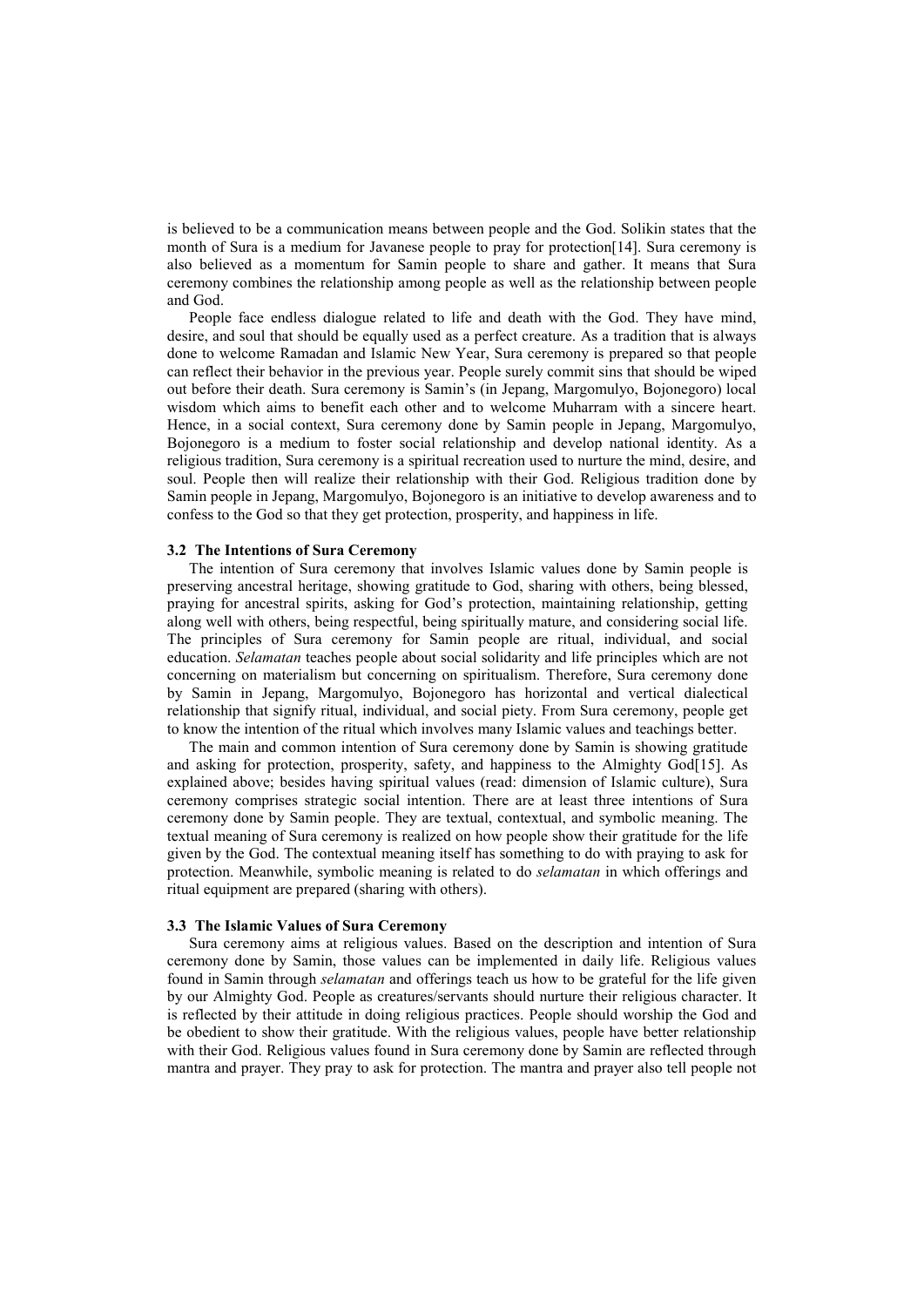to be weak and arrogant. Besides, people are expected to avoid committing sins.*Brokohan* or *bancaan* involved in Sura ceremony also indicates religious values since it becomes the symbol that people should share with others in any circumstances. Generally, Sura ceremony done by Samin is a combination of the relationship among people as well as the relationship between people and God.

Based on the above explanation, educational value involved in Sura ceremony is education related to adab. Adab refers to good things undergraduates must do and bad things they must not do in their daily life especially in the educational context [16]. Sura ceremony teaches them to show gratitude, avoid committing sins (ask for protection), share with others, live in harmony, be humble, and maintain the relationship with others as well as the God in educational context.

Adab involved in Sura ceremony is a normative discipline telling good things undergraduates must do and bad things they must not do [17]. In order to nurture adab, there are two Islamic teaching methods. The first is through command and advice telling that people should be obedient. The second is through prohibition. Muslims should not commit sins. Command and prohibition is the core of morality or adab. With the existence of command and prohibition, people are expected to learn adab first before being knowledgeable. Adab is a must-have thing for Muslims since it is strongly beneficial to maintain people's harmonious relationship either with others or with their God[18].

Based on the explanation, Sura ceremony and character education values can be implemented in higher education learning processes. Character education values can also be used as educational source, particularly those which are related to religious values and guidelines for higher education study[19]. A research conducted by Mumfangati et. al. identifies that local wisdoms owned by Samin people in Blora emerge several factors and social principles that underlie and reinforce character education for undergraduates [20]. Those factors include participation and social relationship, trust, social norm, adab, and proactive behavior. Based on the factors, undergraduates' character will be developed through Islamic values (Susanti, 2013: 480)[24]. Other factors that reinforce undergraduates' character are education obtained in family, educational, and community environment [21].

## **4. CONCLUSION**

The religious values found in Sura ceremony done by Samin as character education in higher education have essential role. From the practices and intentions, it implies that Sura ceremony done by Samin involves religious values. It involves many character education values which are relevant to higher education curriculum and learning processes. Through higher education, especially in Bahasa Indonesia learning; religious character education found in Sura ceremony done by Samin people in Jepang, Margomulyo, Bojonegoro can be benefitted as learning sources and materials used in teaching learning processes.

#### **REFERENCES**

- [1] Hidayati, NA., Herman J.W., Retno W., Suyitno. Ritual Animism and Religious on Sura Thanksgiving Ceremony of Samin Jepang Margomulyo Tribe Community. ICIGR. *Advances in Social Science, Education and Humanities Research (ASSEHR),* vol. 125, Pp. 348-353. 2017.
- [2] Sayyid Sabiq. *Fiqus Sunnah:* Dalam pokok Bahasan *Puasa Sunah Asyura*, jilid 2, Cetakan Pertama, Pena Pundi Aksara, Jakarta. 2006.